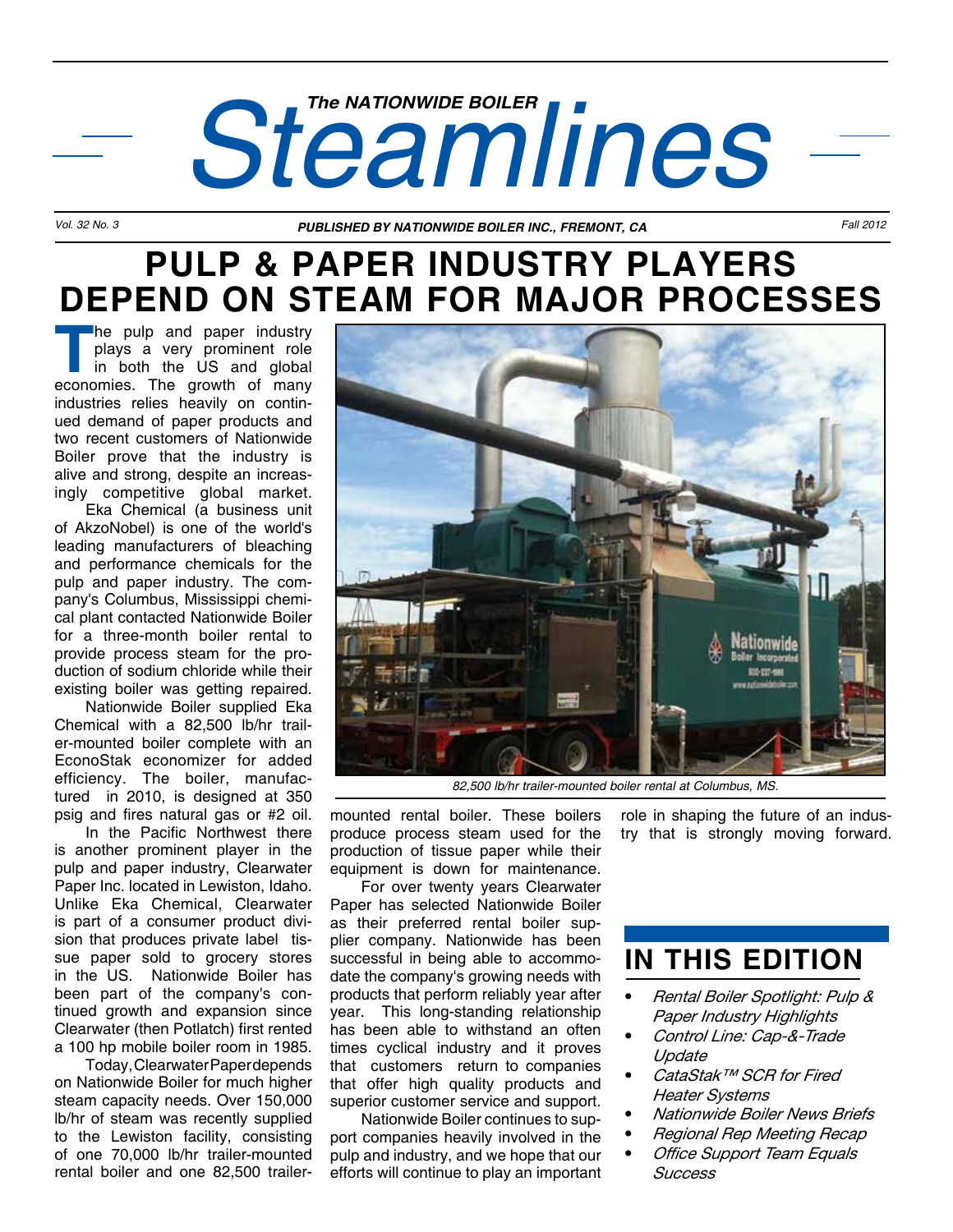#### *CONTROL LINE*

### **CALIFORNIA'S CAP-&-TRADE DEBUT COMPLETE**



*Jeff Shallcross, President*

"Overall, the capand-trade debacle will never end and there will always be heated debates heard from both sides. In the end, the air we breathe will be cleaner, however at a cost that is still unknown to both producers and consumers."

**A**s you know, California has been through a plethora of emission requirements over the last ten years. First it was "Low NOx", then it was "Ultra Low NOx" and now we might as well be at "No NOx". As good as this is for the environment, it is very daunting, not to mention a very costly undertaking for companies doing business in California having to comply with the ever-changing air requirements.

 Today, the latest challenge is the reduction of  $CO<sub>2</sub>$  emissions through California's greenhouse  $\overline{g}$ as (GHG) cap-and-trade program, a result of the state's Global Warming Solutions Act (AB 32). It applies to major sources of GHG and includes refineries, power plants and other large industrial facilities.

 Cap-and-trade is not a new concept for California. A reduction of carbon emissions of 11 percent from 2008 to 2012 was observed among 343 facilities that had to comply with reduced emissions. However, those reductions came at a cost. Major facility closures among the cement, glass, and pulp and paper industries also occurred in those same years. For example, in 2008 there were 11 plants producing cement in California; in 2009 only 7 plants still remained (according to the U.S. Geological Survey). If the past is any indication of the future, then we better get ready.

 The California Air Resources Board (CARB) recently held its first auction of greenhouse gas allowances on November 14, 2012. The results of the auction indicated that one ton of carbon sold for \$10.09, slightly above the opening floor price. All of the 23.1 million allowances to cover 2013 emissions were purchased and \$233 million was raised. Now the question everyone has been asking: What is the state planning to do with all that money?

One proposal I read is that California residents would get a "climate dividend" worth about \$30 twice a year to offset the higher electricity rates that are expected to result from the shift to clean energy. As reassuring as that may be for some, what about the other industries that will pass on extra costs to consumers: food, oil and gas, pulp and paper, etc? Are residents going to get a climate dividend to take into account the fact that it will now be more expensive to drive to work, buy lunch, and go home in a warm, well lit room to read a newspaper? I really doubt it.

 Overall, the cap-and-trade debacle will never end and there will always be heated debates heard from both sides. In the end, the air we breathe will be cleaner, however at a cost that is still unknown to both producers and consumers.

 We at Nationwide Boiler will continue to follow California's cap-and-trade program closely. Call us today if you are faced with a challenging situation as a result of cap-and-trade and we will discuss a solution that is best for you.

Have a wonderful holiday season!

*Jeff Shallcross, President & CEO*

#### *ENVIRONMENTAL LINE*

## **CATASTAK EXPANDS TO HEATER MARKET**

 Over the last five years Nationwide Boiler has expanded the capabilities of the CataStak™ SCR system to many demanding applications. It first debuted in the package boiler market over ten years ago and since then has also been applied to gas-fired turbines, heat recovery steam generators, and now gas-fired heaters.

 With the help of Heat Transfer Specialists, Inc. (TX) and Gates Technology Int'l. Ltd. (OK), Nationwide recently received an order for two gas-fired heater CataStak™ SCRs for a leading midstream resource management company that designs and operates gas processing and condensate stabilization plants. The company is in the process of installing two new gas-fired heaters that have to meet a NOx permit level of 0.01 lb/MMbtu and require extremely low pressure drop throughout the SCR. Nationwide's engineers worked with the catalyst supplier to design a cost-effective solution that would easily increase the area of catalyst and lower the expected pressure drop to successfully meet all of the customer requirements.

 The scope of the project included all steel transition ducting, an insulated reactor house, DeNOX catalyst, a stainless steel ammonia injection grid and an ammonia flow control unit skid. The company selected an aggressive eight-week delivery date which was easily met by Nationwide through the supply of a rental stock ammonia skid instead of a new unit (expediting delivery by two months). The units are currently being installed and should be started up by the end of this year.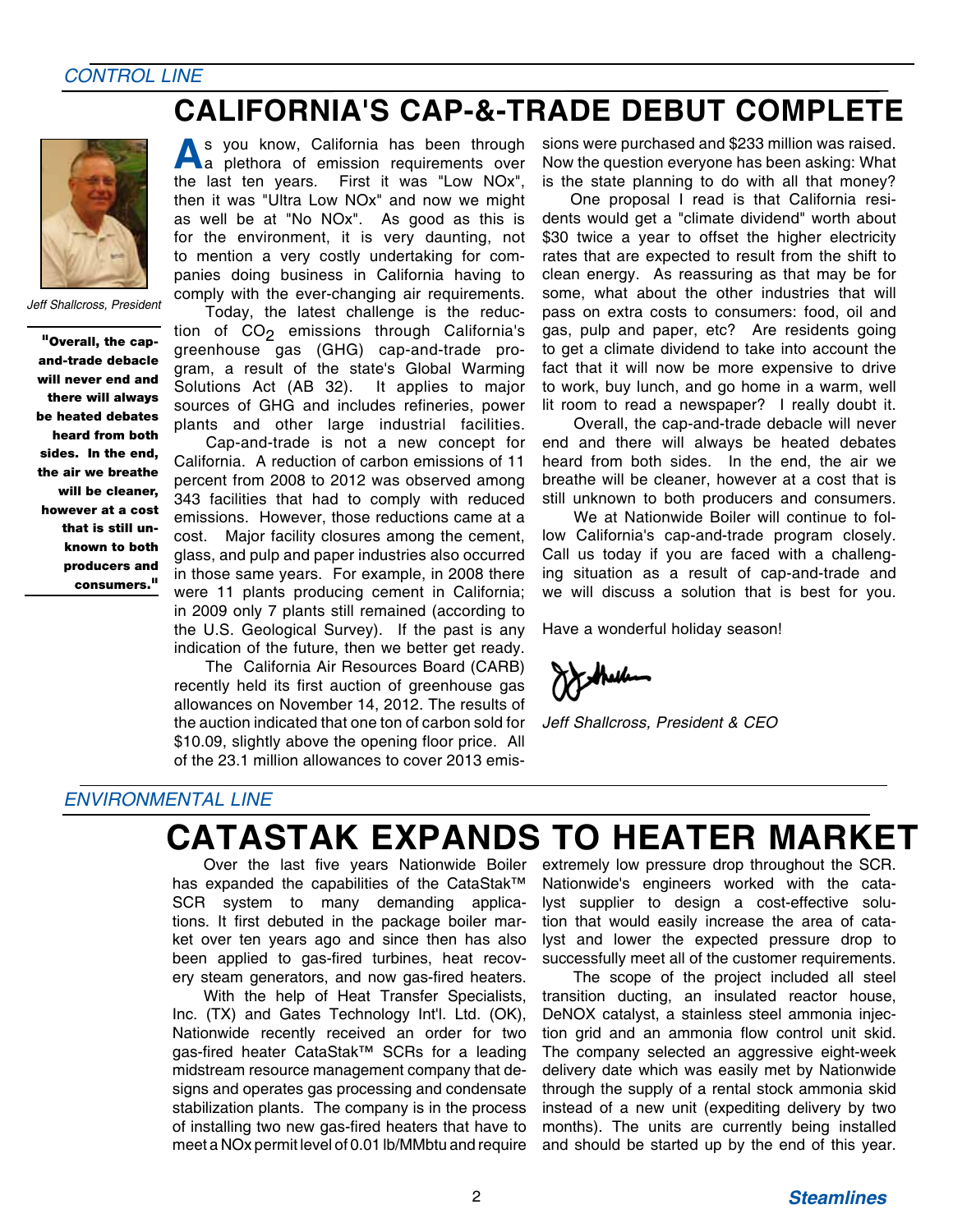# **NATIONWIDE BOILER NEWS BRIEFS**

#### **New Reps Expand Coverage Worldwide**

New territorial agreements have recently been<br>
added to Nationwide Boiler's expanding list of<br>
representatives. With well over twenty exclusive<br>
and non-exclusive representatives located worldwide added to Nationwide Boiler's expanding list of and non-exclusive representatives located worldwide, Nationwide Boiler's ability to quickly respond to the needs of our customers has increased, as well as our understanding of specific equipment needs for each territory.

 Recent additions to the representative network include: Bartlett Equipment Co., Boiler Supply Company, Dade Hamilton, Gates Technology International, Heat Transfer Specialists, Illingworth Engineering, Locke Equipment Co., and Thermal Energy Services.

#### **California League of Food Processors Expo**

**V**isit Nationwide Boiler's sales team as they exhibit<br>at next year's CLFP Expo and Showcase of<br>Processed Foods, February 5-6, 2013 at the<br>Sacramento Convention Center (booth #536). Be sure t at next year's CLFP Expo and Showcase of Sacramento Convention Center (booth #536). Be sure to ask about BPS solutions offered by Nationwide Boiler and the Ammonia-Free CataStak™ SCR system.

 While at the show, check out nearly 200 other trade show exhibits and taste a variety of food products offered



by some of the most well recognized brands in the industry. Also, join Nationwide Boiler for Happy Hour on the trade show floor or try your luck at the fruit putting contest. The Expo's hot topic will be a discussion on the impact of California's cap-and-trade program on food processors - an event you will

not want to miss!

 Are you a food processor and would like to attend the CLFP Expo for free? Please call Nationwide Boiler for a complimentary registration form at (800)-227-1966*.*

#### **NRG Energy Center To Operate Ammonia-Free CataStak SCR System**

Single Ammonia-Free CataStak™ SCR was<br>recently designed and supplied for (2) 71.4 M<br>hr Keeler Boilers at NRG Energy Center's Santicipation<br>Francisco facility Rather than ammonia Nationwic recently designed and supplied for (2) 71.4 MMbtu/ hr Keeler Boilers at NRG Energy Center's San Francisco facility. Rather than ammonia, Nationwide provided an economic and energy efficient space saving system using a common and readily available 32% safe urea solution called DEF (diesel exhaust fluid). This system gives boiler owners and operators adverse to ammonia the best of both worlds: safe and reliable SCR performance without the use of ammonia.

 This system will be started up before the New Year with predicted NOx emissions of less than 5 ppm. Contact Nationwide Boiler today to learn more about this new technology and how it may be applied to your boiler.

#### **Nationwide to Exhibit at Power-Gen Middle East 2013, Doha, Qatar**

Mationwide Boiler's sales team will be exhibiting at<br>next year's Power-Gen Middle East, February 4-6<br>2013 at the Qatar National Convention Centre in<br>Doba Qatar William Testa Nationwide Boiler's Busines next year's Power-Gen Middle East, February 4-6, 2013 at the Qatar National Convention Centre in Doha, Qatar. William Testa, Nationwide Boiler's Business Development Manager, will be on hand to discuss the Babcock & Wilcox model FM 120-124 boiler, which supplies 200,000 lb/hr (90,909 kg/hr) of 750°F (399°C) superheated steam. This boiler is always in stock and it can be shipped anywhere in the world. Visit us at booth 6L11.

#### *SERVICE LINE*

# **REPS GATHER FOR REGIONAL SALES MEETING**

 Hoover, Alabama was the meeting place for nearly twenty regional sales representatives of Nationwide Boiler. The meeting agenda was focused on providing valuable sales tools and product information to local South East representatives, in addition to fostering communication between Nationwide and rep. offices, while continuing to develop positive relationships with new and prospective customers.

 The three-day event started with 18 holes of golf at the Renaissance Birmingham Ross Bridge Golf Resort & Spa, followed by one day of presentations given by Nationwide Boiler and keynote speaker, Randy Rawson, President of the American Boiler Manufacturers Association. The meeting concluded with a site visit to the local



representative's facility, ADCO Companies Ltd. Reps Offices Represented: ADCO, Bartlett Equip. Co., Boiler Supply Co. C&C Boiler<br>representative's facility, ADCO Companies Ltd. Heat Transfer Specs Inc. Locke Equip Co. Illin Heat Transfer Specs., Inc., Locke Equip. Co., Illingworth Eng. Co. & Power Equip.